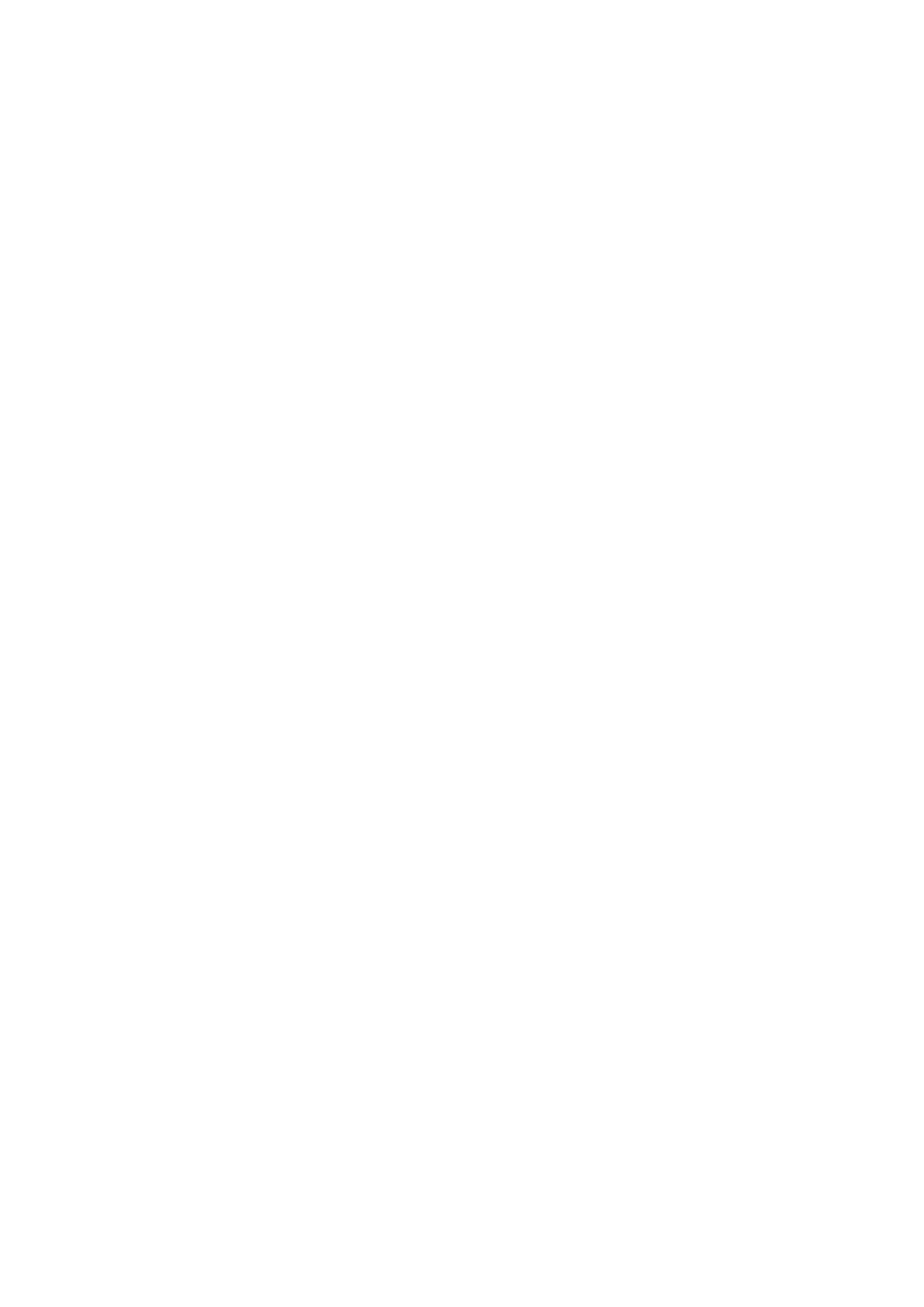# **Nitrous oxide and methane emissions from a long-term fertilizer experiment**

*Martin Palmqvist* 

**Supervisor:** Sara Hallin

Examiner: Gunnar Börjesson

**Credits:** 15 hec **Level:** First cycle, G2E **Course title:** Independent project in Biology **Course code:** EX0341 **Programme/education:** Agronom mark/växt

**Place of publication: Uppsala Year of publication:** 2012 **Title of series: no:** Examensarbete / Sveriges lantbruksuniversitet, Institutionen för mikrobiologi, 2012:2 **ISSN:** 1101-8151 **Online publication:** http://stud.epsilon.slu.se

**Key Words:** Nitrous oxide, Methane, Fertilizer



Swedish University of Agricultural Sciences The Faculty of Natural Resources and Agricultural Sciences Uppsala BioCentrum Department of Microbiology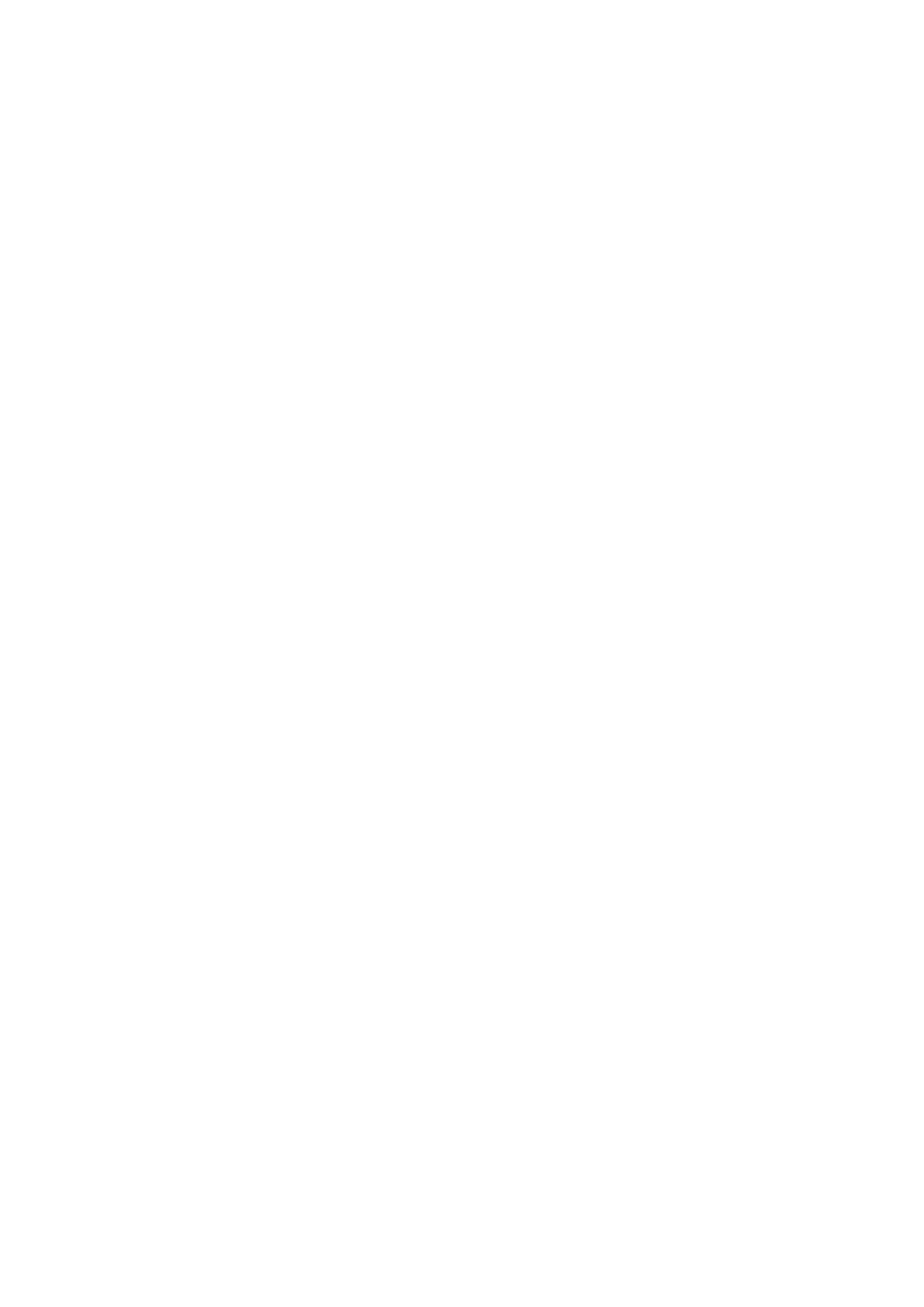## **ABSTRACT**

Because of the increasing concentration of methane  $(CH_4)$  and nitrous oxide  $(N_2O)$  in the atmosphere, there is an increasing concern about the emissions of these two gases from agricultural land. Both  $CH_4$  and  $N_2O$  are major contributors to the greenhouse effect and agricultural lands constitute a large contributor of the anthropogenic load of these gases. Agricultural land is also something that will always be needed, so a long term view towards sustainability is needed. *In situ* measurements of CH4 and N2O emissions were conducted on a long-term fertilizer experiment in Uppsala. The aim was to compare the emissions from the different fertilizing regimes. The fertilizers investigated were ammonium sulphate  $((NH_4)_2SO_4)$ , manure and sewage sludge in comparison to unfertilized plots. The emissions were related to the differences in soil properties and weather conditions at the site at the time of sampling. The emission measurements were constricted two occasions. Negative CH<sub>4</sub> emissions indicated that the soils were net sinks and there was no difference between treatments and time points. The two sampling occasions showed slightly different results regarding N2O with higher emissions in February, but there were no statistically significant differences. In April 2008 the sewage sludge amended soil had the highest emissions while the results from February 2009 showed that the manure fertilized soil had highest emissions.

## **ACKNOWLEDGEMENTS**

I would like to thank Hans Bergström who allowed me to use the meteorological data. I thank Gunnar Börjesson for instructing me on the methods and analysis of gas sampling. Most of all I would like to thank Sara Hallin who has supervised me and helped me when I needed it.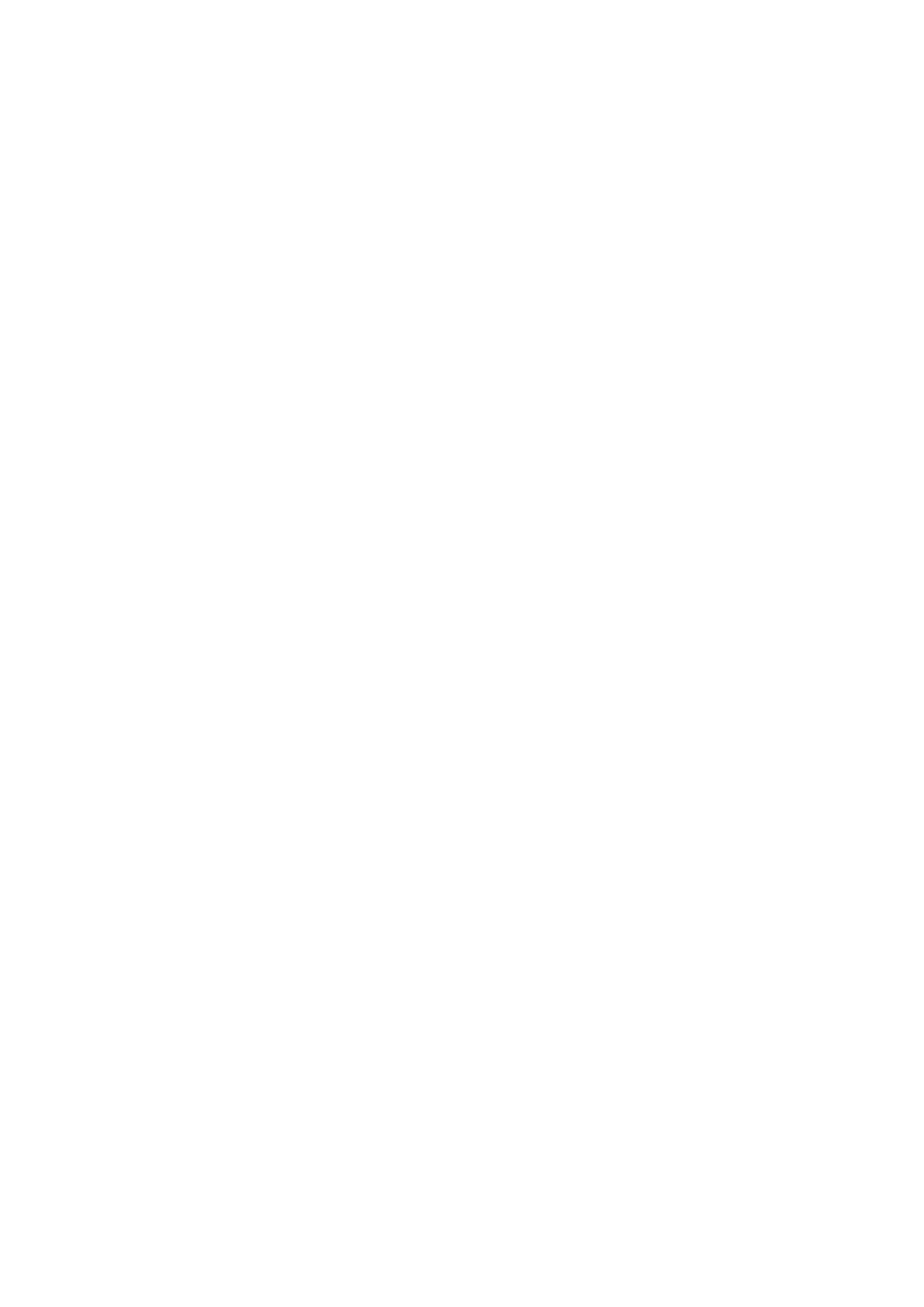# **TABLE OF CONTENTS**

| Introduction                                | 7  |
|---------------------------------------------|----|
| CH <sub>4</sub> production and consumption  | 7  |
| N <sub>2</sub> O production and consumption | 7  |
| Methods                                     | 8  |
| Site description                            | 8  |
| Soil properties and climatic condition      | 9  |
| <b>Emission sampling</b>                    | 9  |
| Analysis of $CH_4$ and $N_2O$               | 9  |
| <b>Calculations of emissions</b>            | 9  |
| Results                                     | 9  |
| Soil properties                             | 9  |
| <b>Weather conditions</b>                   | 10 |
| $CH4$ and N <sub>2</sub> O Emissions        | 11 |
| Discussion                                  | 12 |
| Conclusions                                 | 13 |
| Reference list                              | 13 |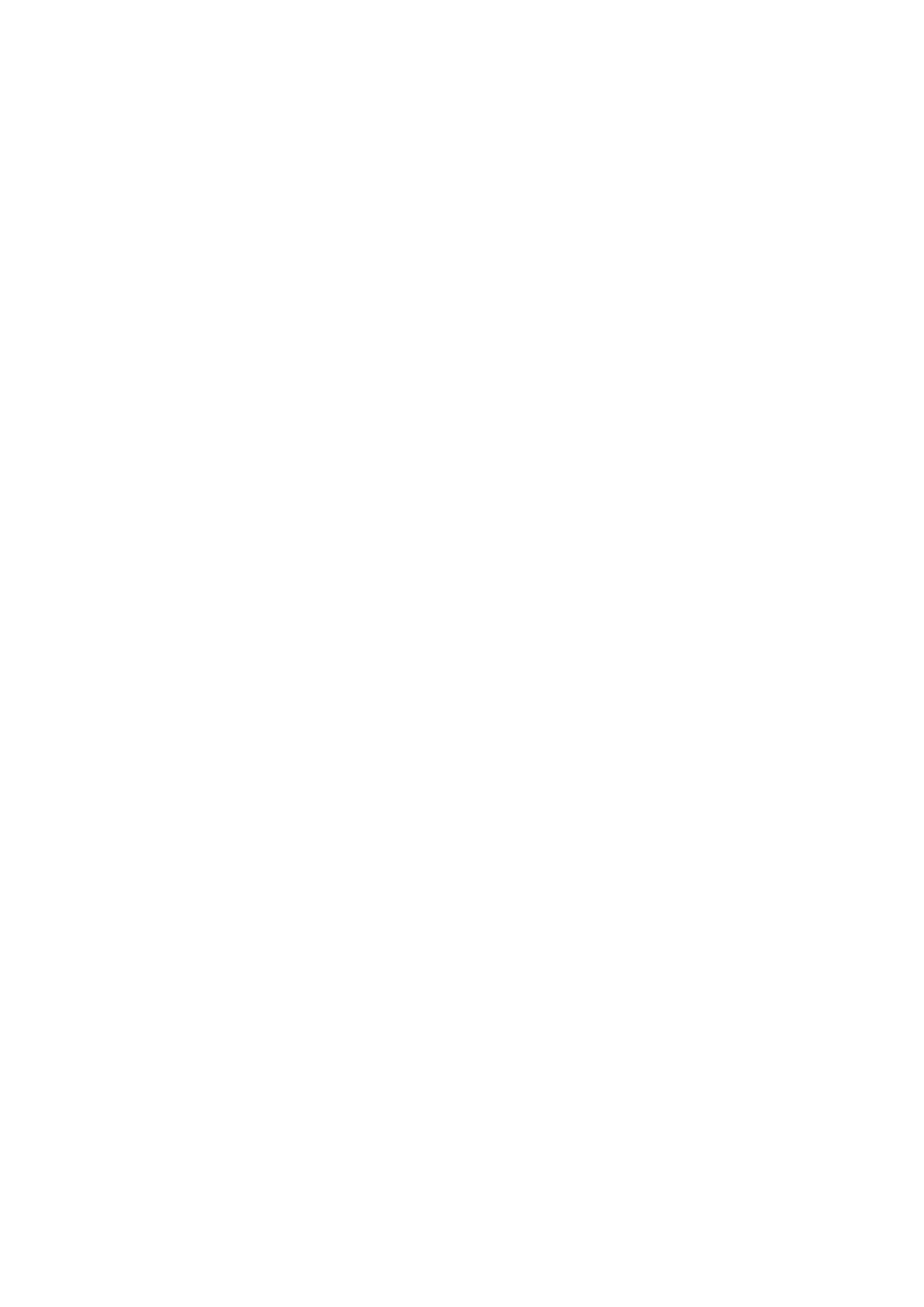# **INTRODUCTION**

Methane (CH<sub>4</sub>) and Nitrous oxide (N<sub>2</sub>O) are the most important greenhouse gases (GHG) apart from carbon dioxide. Studies of ancient ice cores have shown that an unprecedented significant CH4 concentration increase started around 150 years ago (Rasmussen et al 1984; Jiule et al 2010). Methane concentrations in the atmosphere have increased with over 100 % since preindustrial times from around 700 ppb to above 1700 ppb in modern times (Etheridge et al. 1992). The  $N_2O$  concentration in the atmosphere increased approximately with around  $50\%$ from pre-industrial times to 1990 (Houghton et al. 1990). The last two decades have shown a nearly linear increase of 0.26%  $N_2O$  concentration per year and  $N_2O$  now account for 7% of atmospheric radiative forcing compared to 18 % of radiative forcing for CH4 (Forster et al. 2007). The Intergovernmental panel on climate change (IPCC) estimate that the anthropogenic load of N2O from agriculture is between 2.0‐5.8 mt per year and that the total agricultural load of CH4 is between 175‐350 mt CH4 (Forster et al 2007).

Arable soils are the main source of  $N_2O$  in the agricultural sector, whereas ruminants are the major contributor of CH4. However, soils also produce CH4, although most upland soils are sinks of CH<sub>4</sub>. The process of CH<sub>4</sub> and N<sub>2</sub>O production in soil is dependent upon various factors, mainly oxygen (O), soil organic matter (SOM), pH and temperature. The question of how microbial activity and gas fluxes responds to different fertilizing regimes have been assessed in various reports (Vermoesen, A. et al. 1996; Enwall et al. 2005; Hallin et al. 2006; Jones et al. 2007; Schils et al. 2007), of these only the two latter have made in situ measurements of GHG emissions.

The aim in this study was to compare emissions of  $CH_4$  and  $N_2O$  from soils subjected to different fertilizing regimes. The hypothesis was that there is a difference in emissions of  $N_2O$  and CH<sub>4</sub> in soils fertilized with different fertilizers. N<sub>2</sub>O and CH<sub>4</sub> fluxes were measured from unfertilized soil and soils fertilized with  $(NH_4)_2SO_4$ , manure and sewage sludge. The plots have been fertilized in this manner since 1956. Hence, the measurements show the long-term effect of different fertilizer regimes on GHG emissions.

#### **CH4 production and consumption in soils**

 $CH<sub>4</sub>$  is produced in anaerobic conditions during decomposition of SOM by a guild of archaea called methanogens. When the soil is aerobic the opposite process occurs and methane is oxidized to  $CO<sub>2</sub>$  by methanotrophic bacteria. Hence,  $CH<sub>4</sub>$  production is highly influenced by soil water filled pore space (WFPS). Areas with high precipitation or dense soils produce more CH4 and wetlands are considered to be the main natural source of atmospheric CH4, (Hütsch 2001; table 1).

# **N2O production and consumption in soils**

The production of  $N_2O$  in soil is due to two major processes: nitrification and denitrification. Nitrification occurs under aerobic conditions. It is a two-step process. First ammonia  $NH<sub>3</sub>$  is oxidized to nitrite  $(NO<sub>2</sub>)$  via the intermediate hydroxylamine  $(NH<sub>2</sub>OH)$ , which makes it possible for  $N_2O$  to be released. The first step is conducted by ammonia-oxidizing bacteria (AOB) and ammonia oxidizing archaea (AOA). The second step when  $NO<sub>2</sub>$  is further oxidized to nitrate  $NO<sub>3</sub>$ is made nitrite-oxidizing bacteria (NOB). There are no microbes capable of carrying out the whole process of nitrification. Denitrification is an anaerobic process in which  $N_2O$  is an intermediate when  $NO_3$  is reduced to  $N_2$  by facultative aerobes. The amount of  $N_2O$  that is accumulated from this process depends on the gaseous movement in the soil and the availability of other electron acceptors. There is also fungal denitrification that only leads to  $N_2O$  since most fungi lacks  $N_2O$ -reductase enzyme (Flechard et al. 2007). Denitrification seems to be the most important process for the development of  $N_2O$  since poorly drained soils give higher emissions than well-drained soils (Bouwman et al. 2002), although denitrification can be a sink for  $N_2O$ .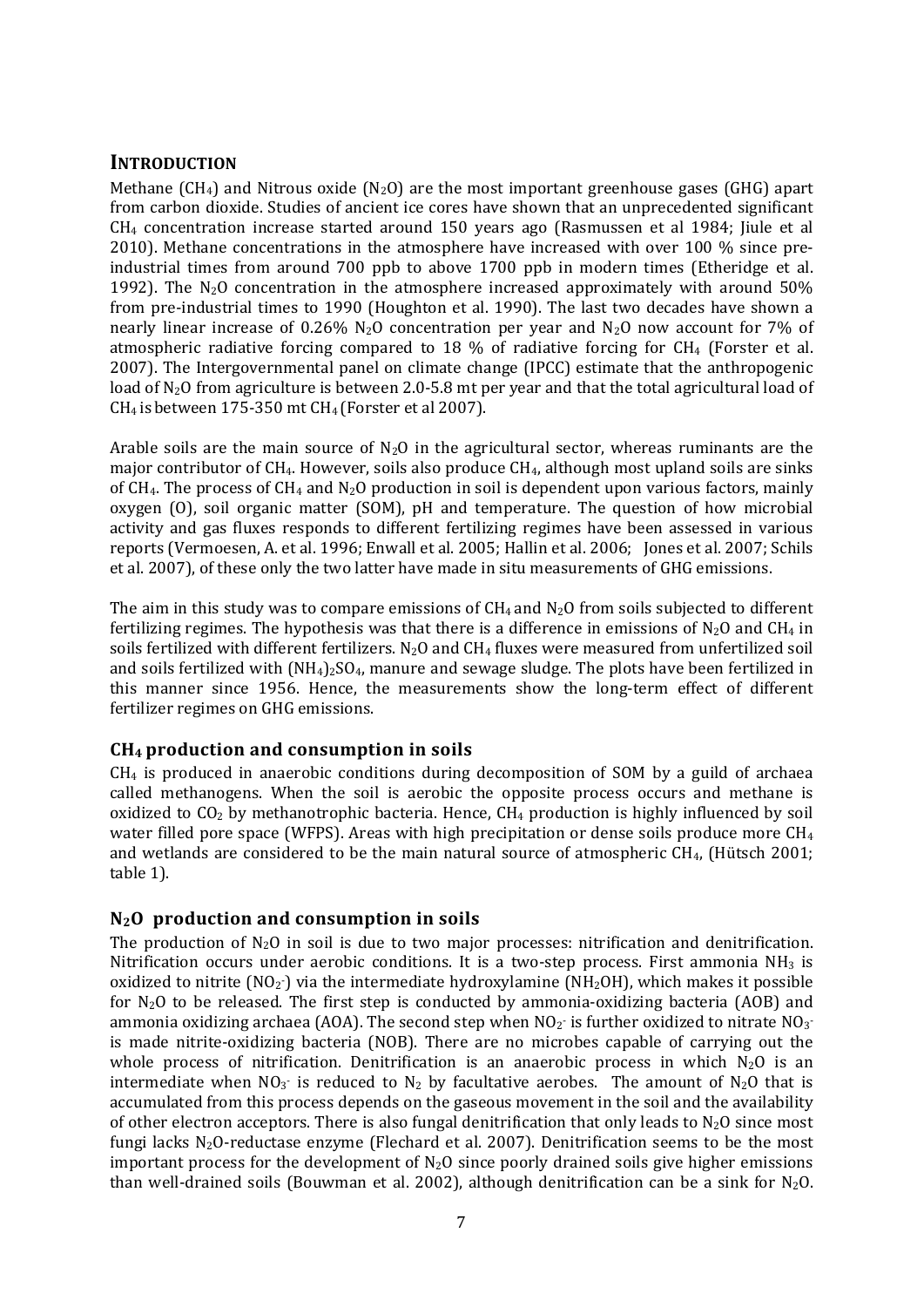Denitrification is dependent upon soil carbon availability and higher emissions have been recorded when crop residues have been incorporated into soil (Shelton et al 2000). Smaller amounts of N2O may also be produced by other biochemical oxidation and reduction reactions such as  $N_2$ -fixation. Abiotic production of  $N_2O$  is also possible through chemodenitrification (Morkved et al. 2007).

| Sources/Sinks               | <b>Best estimates</b>         | Range                         |  |
|-----------------------------|-------------------------------|-------------------------------|--|
|                             | (Tg CH <sub>4</sub> per year) | (Tg CH <sub>4</sub> per year) |  |
| <b>Sources:</b>             | 515                           |                               |  |
| <b>Natural</b>              | 155                           |                               |  |
| Wetlands                    | 115                           | $(100-200)$                   |  |
| <b>Termites</b>             | 20                            | $(10-50)$                     |  |
| Oceans                      | 10                            | $(5-20)$                      |  |
| Fresh water                 | 5                             | $(1-25)$                      |  |
| $CH4$ hydrate               | 5                             | $(0-5)$                       |  |
| Anthropogenic               | 360                           |                               |  |
| Coal mining and natural gas | 100                           | $(70-120)$                    |  |
| Rice paddies                | 60                            | $(20-150)$                    |  |
| <b>Enteric fermentation</b> | 80                            | $(65-100)$                    |  |
| Animal wastes               | 25                            | $(20-30)$                     |  |
| Domestic sewage treatment   | 25                            | ?                             |  |
| Landfills                   | 30                            | $(20-70)$                     |  |
| <b>Biomass burning</b>      | 40                            | $(20-80)$                     |  |
| Sinks:                      | 500                           |                               |  |
| Atmospheric                 | 470                           | $(420 - 520)$                 |  |
| Removal by soils            | 30                            | $(15-45)$                     |  |
| <b>Atmospheric increase</b> | 32                            | $(28-37)$                     |  |

**Table 1.** Estimated amounts of CH4 from different sources or sinks on a global scale. Source: Hütsch 2001 (from UNEP, 1993).

#### **METHODS**

#### **Site description**

Measurements of  $CH_4$  and  $N_2O$  were made on a long-term soil fertility experiment that was initiated in year 1956 (Kirchmann 1994). The soil is described as a Eutric cambisol according to the FAO-system. It is a loamy clay with 37 % clay and an average SOM content of 2.3 %. The experiment was divided into four blocks with treatments in plots of 2 by 2 meter separated by impregnated wooden frames. The wooden frames were merged 50 cm into the ground and placed 20 cm above ground so that soil movement between plots can be neglected. One of the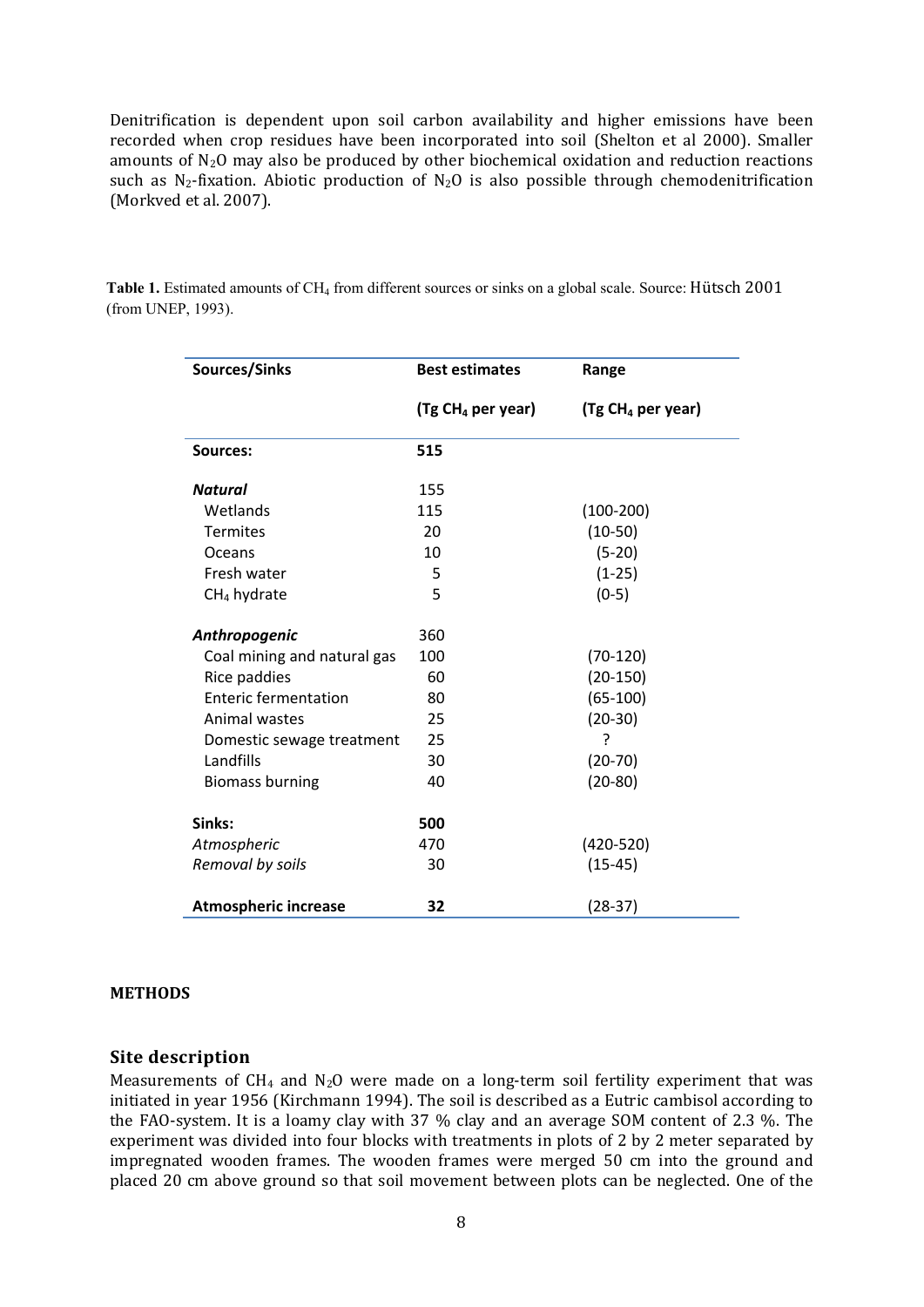four blocks does not have randomized plots and hence is omitted from this study. All plots have been cultivated with maize since year 2000. Before that a common six-year crop rotation was used. The whole experiment has been managed and harvested by hand. In this study the B, D, J and O plots with three replicates were investigated. B was an unfertilized control plot with crop, D was fertilized with  $NH<sub>4</sub>SO<sub>4</sub>$ , J was fertilized with manure and O was fertilized with sewage sludge. All treatments received 22 kg of phosphorous and 38 kg potassium ha<sup>-1</sup> year<sup>-1</sup>. The mineral fertilizers were applied in spring to the amount of 80 kg ha<sup>-1</sup> year<sup>-1</sup>. Organic fertilizers were applied every second year in autumn to the amount of 8 tons ha<sup>-1</sup>.

## **Soil properties and climatic conditions**

The soil properties pH, nitrogen content and carbon content have been measured yearly since the beginning of the field experiment in 1956. Weather data was obtained from a climate station approximately 4 km away from the site. Department of Earth Science and Meteorology at Uppsala University are responsible for collecting the data and publishing the graphs (http://big.met.uu.se/default.aspx?pageid=31&lan=0). For calculations of emissions, the air temperature was measured at ground level on site at each sampling occasion.

#### **Gas sampling**

The fluxes were measured at each replicate plot at two occasions: the 24th of April 2008 and the  $25<sup>th</sup>$  and  $26<sup>th</sup>$  of February 2009 at the same time of day. For measuring gas emissions, a static manual stainless steel chambers method was used. The chambers, covering 0.037 m<sup>2</sup> and with the volume of 7.4 l , were merged into the soil and luted with suspended soil. The chambers were equipped with butyl rubber septa through which gas was sampled with a double‐needle. Five gas samples were taken during two hours, one every half hour, by circulating the air for 30 seconds between the chamber and a glass vial with butyl rubber septa.

#### **Analysis of CH4 and N2O**

For the gas analysis, a chromatograph equipped with an electron capture detector and a flame ionization detector was used to analyze  $CH_4$  and  $N_2O$  concentration in the vials. The gas fluxes were calculated from the time versus concentration data. All calculations were made with Excel 2007.

#### **Calculations of emissions**

The data retrieved from the chromatograph in parts per million volumes (ppmV) were converted to moles using the ideal gas law.

$$
p V=nRT
$$

The law expressed in words is the atmospheric pressure (P), in Pascal, times the volume (V), in cubic meter, equals moles (n) times the universal gas constant (R) times the temperature (T), in Kelvin. After dividing the gas exchange rates with the bottom area of the chamber, moles were then multiplied with the molarities of the gas molecule and extrapolated to hectare.

#### **RESULTS**

#### **Soil properties**

The pH has remained rather stable above 6 in the manure and control treatments in contrast to the pH in the  $(NH_4)_2SO_4$  and sewage sludge treated soils which have declined to around 4 and 5 respectively (Fig 1). The carbon content of the top soil substantially increased in the sewage sludge and manure amended soils while the  $(NH<sub>4</sub>)<sub>2</sub>SO<sub>4</sub>$  and control treatment decreased in carbon content (Fig 2). The soil nitrogen content in the sewage sludge treatment exceeded all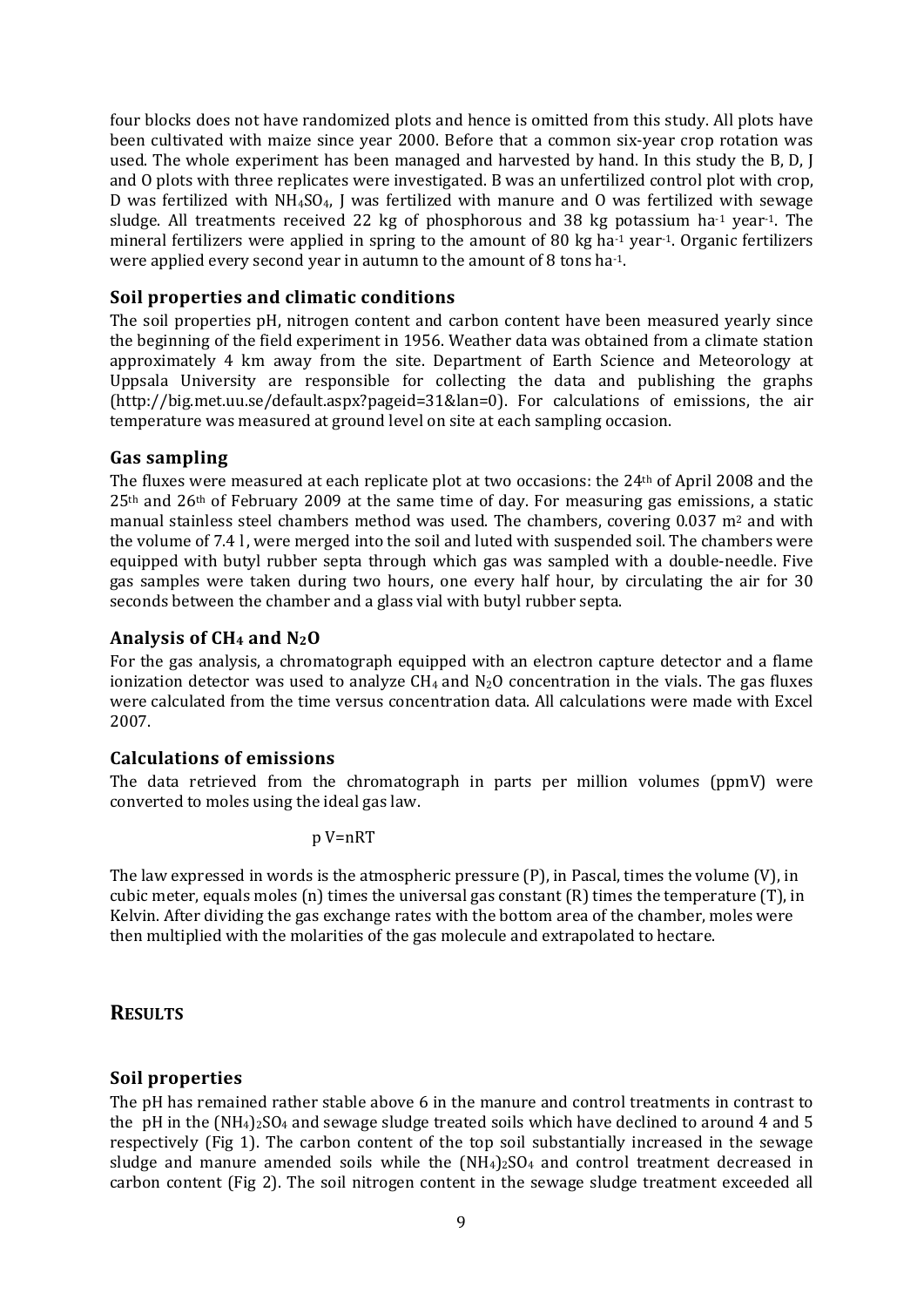other treatments followed by the manure treatment and the  $(NH<sub>4</sub>)<sub>2</sub>SO<sub>4</sub>$  and control treatment that were equally low in nitrogen content (Fig 3). According to the results from 2007, the carbon nitrogen ratio (C:N) of B, D, J and O was 9.9; 8.5; 10.55 and 9.93 respectively.



**Figure 1.** pH-H2O in soils under different fertilizer regimes at *The Ultuna long-term soil organic matter experiment* since year 1956. ▲:Manure, ♦:Control, **─** :Sewage sludge, ■: (NH4)2SO4.



**Figure 2.** Carbon content percentage in the top 20 cm layer of soils under different fertilizer regimes at *The Ultuna long-term soil organic matter experiment* since year 1956**.** ▲:Manure, ♦:Control, **─**: Sewage sludge,  $\blacksquare$ :  $(NH_4)_2SO_4$ .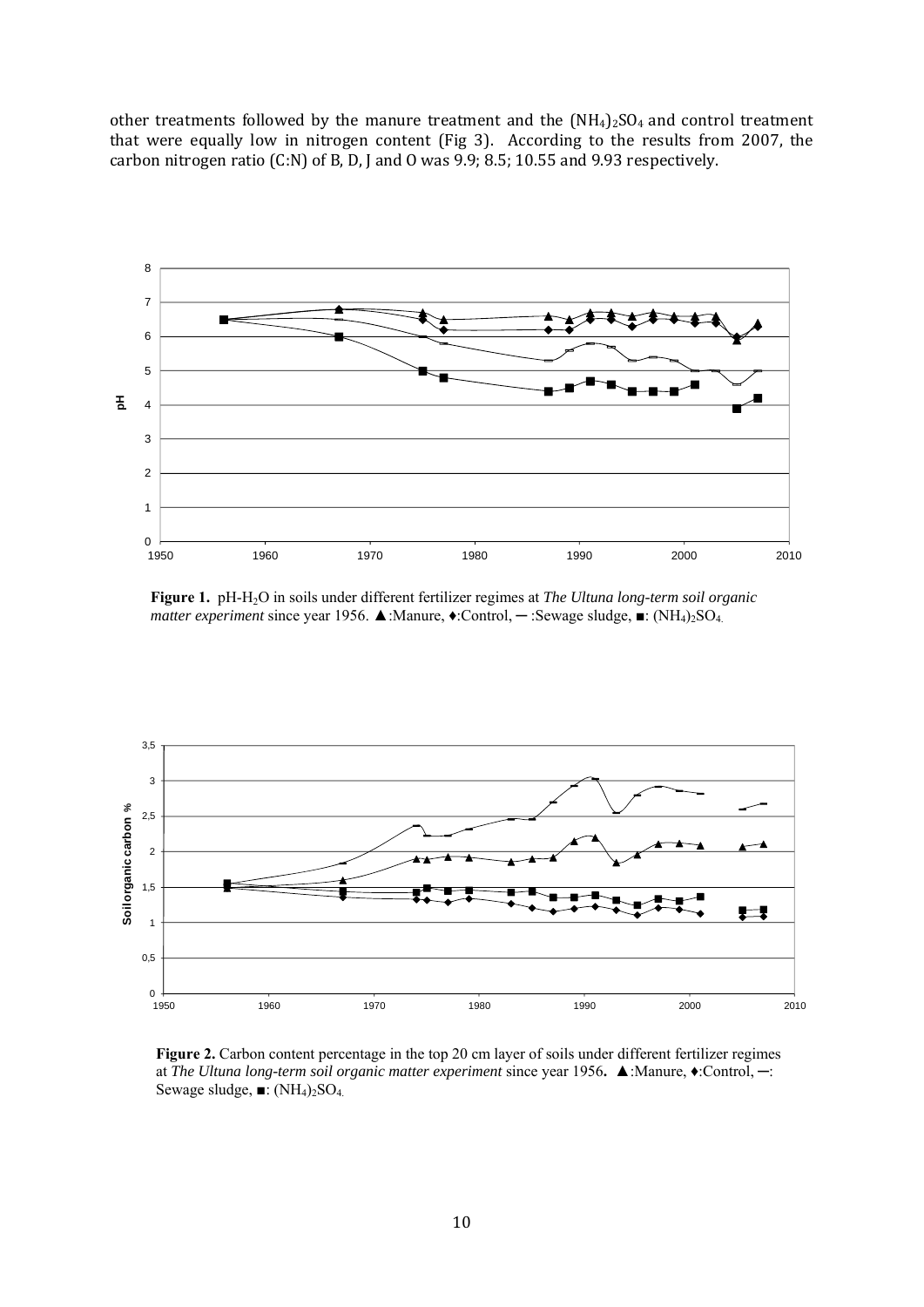

**Figure 3.** Nitrogen content percentage in the top 20 cm layer of soils under different fertilizer regimes at *The Ultuna long-term soil organic matter experiment* since year 1975**.** ▲:Manure, ♦:Control, **─** :Sewage sludge, ■: (NH4)2SO4.

#### **Weather conditions**

The air temperature at ground level was  $12\t{-}17\text{ °C}$  in April 2008 and 4.9-5.2  $\text{ °C}$  in February 2009. Figure 4 shows the variations in ground temperatures during the months of sampling. In April 2008 there were daily variations in the top layer with soil temperatures constantly rising after the 9th. In February 2009, the top soil temperature was constantly below zero. Around the time of the second sampling, there was some precipitation in the form of rain where as for the first sampling time in April 2008, there had been ten days without rainfall (Fig 5). The mean relative humidity, i.e. percentage of air moisture in relation to its maximum carrying capacity at actual air temperature, for the sampling months is displayed in figure 7. When the first measures were conducted it was around 50% and at the second occasion it was above 90%.



**Figure 4**. Soil temperatures at different depths. Left: April 2008. Right: February 2009 Source: Department of Earth Science and Meteorology, Uppsala University.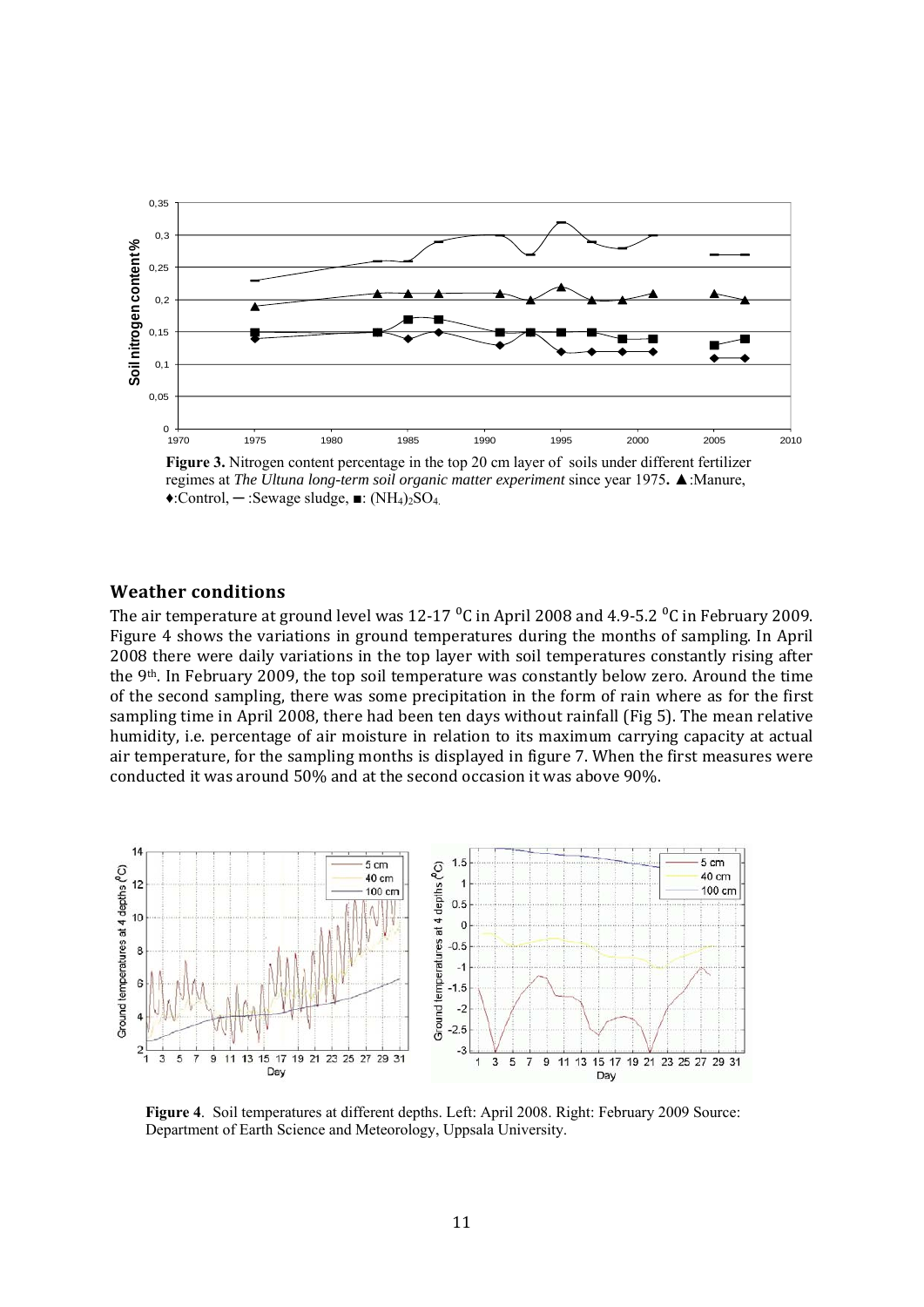

**Figure 5.** Precipitation per square meter. Left: April 2008. Right: February 2009. Source: Department of Earth Science and Meteorology, Uppsala University.



**Figure 6**. Mean relative humidity. Left: April 2008. Right: February 2009. Source: Department of Earth Science and Meteorology, Uppsala University.

#### **CH4 and N2O emissions**

In April 2008 only the  $NH<sub>4</sub>SO<sub>4</sub>$ -fertilized plot had a positive flux regarding methane, whereas the other treatments were net sinks (Table 2). In February 2009 there were only negative methane fluxes if any. By contrast, all soils emitted  $N_2O$  and the highest emissions were determined in February, although the difference was not statistically significant. Plots amended with sewage sludge or  $(NH_4)_2SO_4$  displayed the highest emissions in April, whereas the manure treatment showed the highest  $N_2O$  emissions in February.

 **Table 2.** Net CH4 and N2O‐N fluxes in fertilized soils from *The ultuna longterm soil organic matter experiment* (n=3 ±SD). B: Control. J: Sewage sludge. O: Manure. D: (NH<sub>4</sub>)<sub>2</sub>SO<sub>4</sub>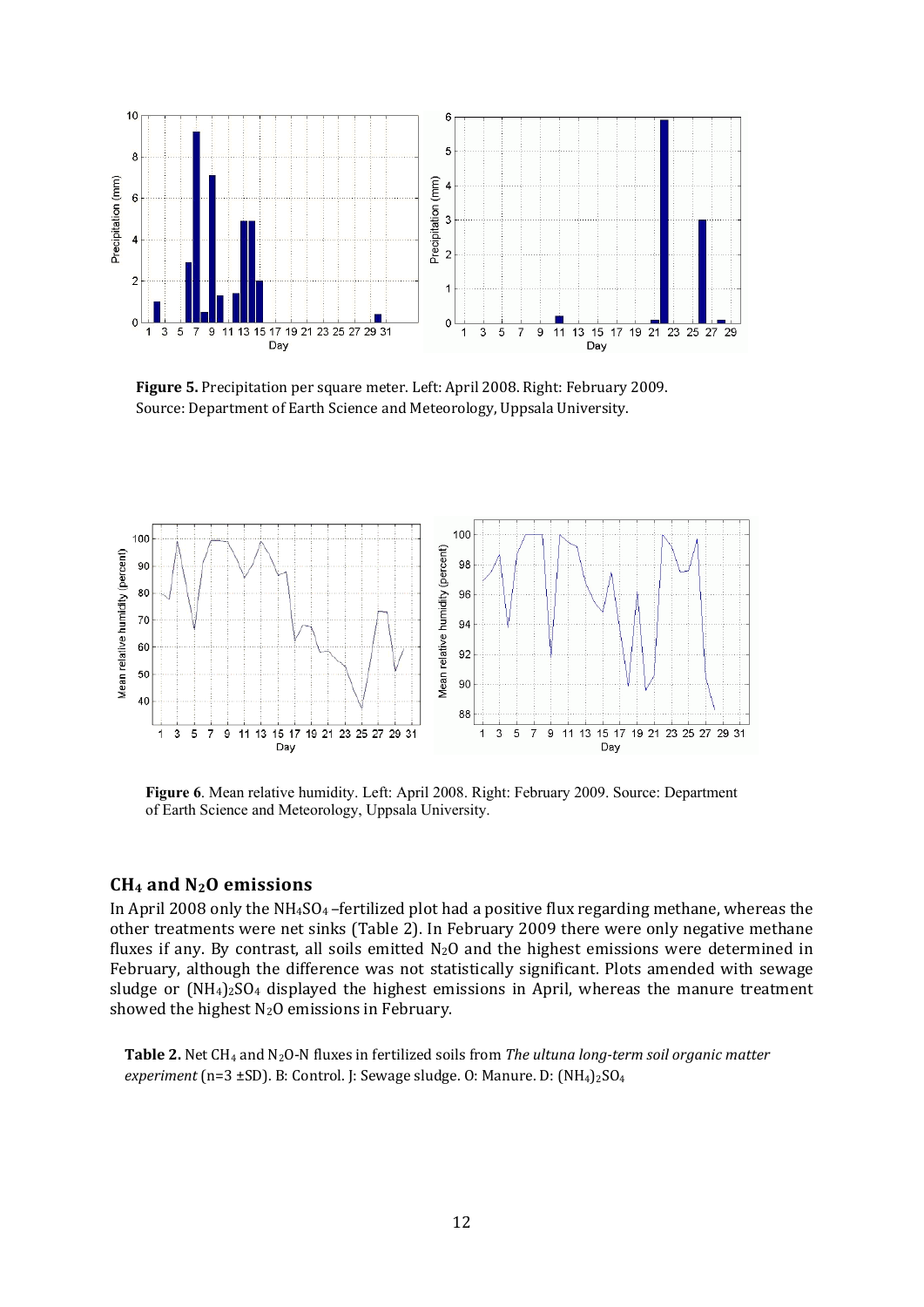| <b>Treatment</b> | $CH_4(g \, ha^{-1} \, h^{-1})$ |                   | $N_2$ O-N(g ha <sup>-1</sup> h <sup>-1</sup> ) |                  |
|------------------|--------------------------------|-------------------|------------------------------------------------|------------------|
|                  | April 2008                     | February 2009     | April 2008                                     | February 2009    |
| B                | $-0.05 \pm 0.066$              | $-0.03 \pm 0.027$ | $0.02 \pm 0.042$                               | $0.09 \pm 0.164$ |
|                  | $-0.03 \pm 0.054$              | $0\pm 0$          | $0.01 \pm 0.020$                               | $0.53 \pm 0.914$ |
| $\Omega$         | $-0.27 \pm 0.355$              | $-0.05 \pm 0.040$ | $0.16 \pm 0.144$                               | $0.29 \pm 0.510$ |
| D                | $0.15 \pm 0.206$               | $0\pm 0$          | $0.09 \pm 0.101$                               | $0.23 \pm 0.214$ |

#### **Discussion**

The negative fluxes of  $CH_4$  in this investigation indicate that oxidation of atmospheric  $CH_4$  is occurring at the site. It is common for upland soils to be annual sinks for CH4 (Regina et al. 2006; Castro et al. 1995). The strength of agricultural soils as sink or source of  $CH<sub>4</sub>$  depends upon its porosity or water filled pore space (WFPS) according to Regina et al (2006). They studied various soils in Finland and found that the CH<sub>4</sub> oxidation decreased in the order: loamy sand > well drained peat > clay > poorly drained peat and that the total agricultural area of Finland constitutes an annual sink for CH<sub>4</sub> with –19 Gg of CO<sub>2</sub> equivalents. Bowden et al (1998) reported a CH4 consumption maximum at 60% WFPS and suggested that consumption decreases at higher WFPS due to diffusion limitation and decreases at lower WFPS because drought negatively affects the  $CH_4$  oxidizing bacteria. The highest  $CH_4$  oxidation observed was in the sewage sludge treatment. Hütsch (2001) reported that long-term application of nitrogen reduced CH<sub>4</sub> oxidizing capacity of soil but when nitrogen was applied in the form of manure or slurry this negative effect was reduced, suggesting that it might be due to the increased microbial community size following the increased SOM content. The  $(NH_4)_2SO_4$  treatment which had the lowest pH was the only treatment with a positive although small  $CH<sub>4</sub>$  flux. The reason could be that the methanotrophs are more sensitive to low pH than methanogens (Dunfield 1993). Temperature has been found to also affect CH<sub>4</sub> consumption at certain levels. Castro et al (1995) reported that low temperatures had a negative effect on CH<sub>4</sub> consumption between -5<sup>0</sup> C and 10<sup>0</sup> C but above  $10<sup>0</sup>$  C there was no longer any correlation between temperature and CH<sub>4</sub> consumption. Instead WFPS and soil fertility affected CH<sub>4</sub> consumption. The same authors also found that higher concentrations of  $NH_4$  and  $NO_3$  decreased CH<sub>4</sub> consumption and suggested the reason to be that the microbial community had shifted from the CH<sub>4</sub> oxidizing bacteria to AOB. Hence, the result of lower  $CH_4$  consumption in February than April suggests that a shift towards  $CH_4$  production rather than consumption in the  $(NH_4)_2SO_4$  fertilizer treatment is plausible. This also indicates that  $(NH_4)_2SO_4$  treatment should lead to higher N<sub>2</sub>O production however there are many other factors to consider.

An increased concentration of  $N_2O$  compared to atmosphere was detected, although the  $N_2O$ fluxes seem very low compared to what have been reported by others. For example, Ruser et al. (2005) recorded a rate of approximately 1  $g$  m<sup>-2h-1</sup> in soil with 90% WFPS. Even though emissions were low some trends in relation to soil treatment and sampling occasion were observed. The fluxes tended to be higher in February 2009 than April 2008 across all treatments. This is rather perplexing since the soil was frozen in February and the soil temperature had been below zero for weeks before measurements were conducted. One would expect higher emissions when the soil starts to thaw since it has been shown in earlier studies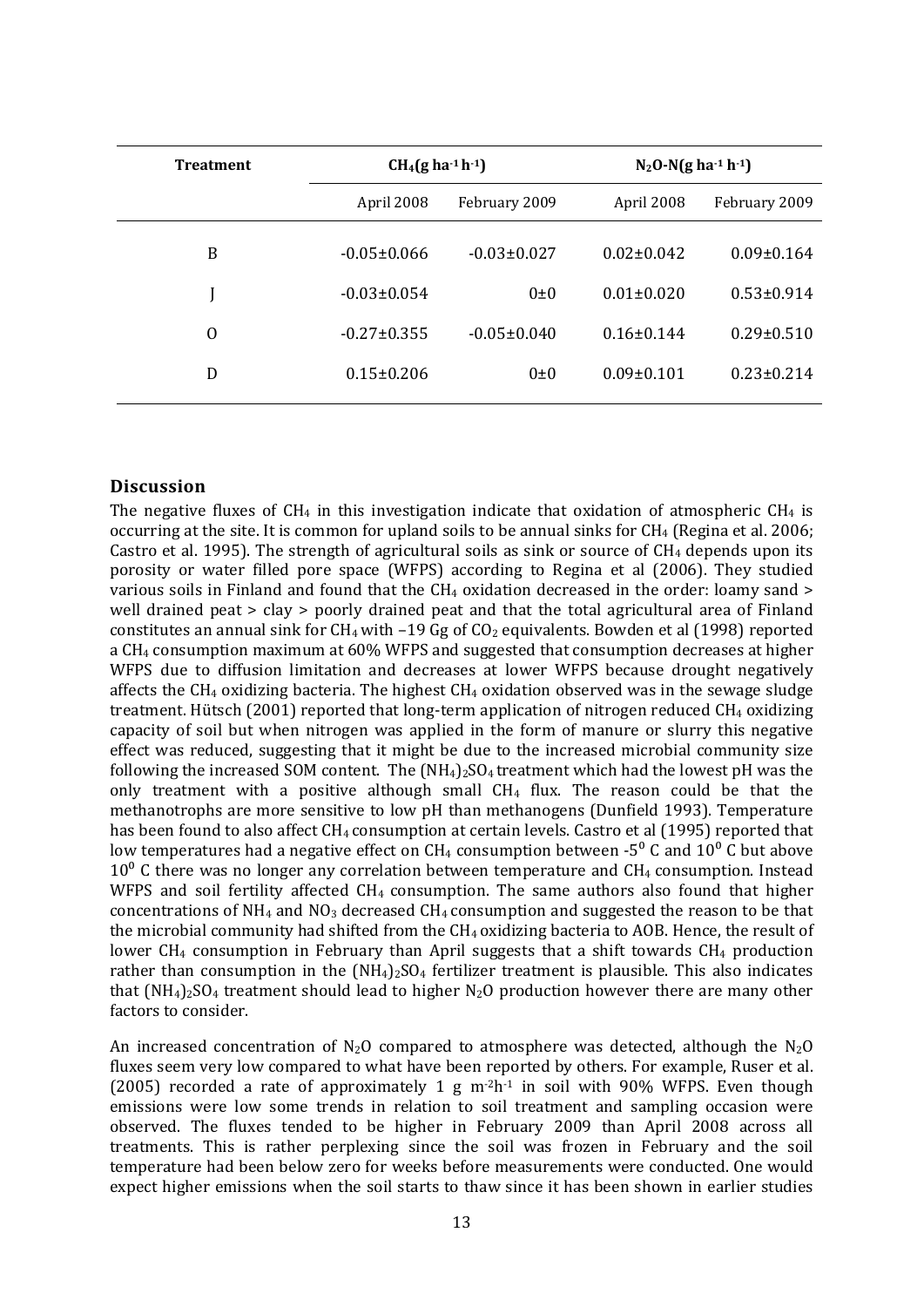that freeze and thaw cycles increases  $N_2O$  emissions (Dusenbury et al. 2008). Maybe the temperature data used for the analysis was not sufficient. It showed that the soil was frozen at 5 cm depth but there could have been freeze and thaw cycles going on locally or at shallower depths. The highest overall  $N_2O$  emissions were from plots fertilized with manure, which might be explained by the fact that the manure treated plots had rather high pH and a low C:N ratio. Huang et al. (2004) has stated that  $N_2O$  production is negatively correlated with the C:N ratio. The difference in C:N ratio between the four treatments were small and they all have low C:N ratio so other factors such as dissolved organic carbon (DOC) could potentially be important. Cuhel et al (2010) reported that low pH increased the denitrification end product-ratio  $N_2O/(N_2O+N_2)$ . Others have reported that denitrification is reduced by low pH (Baggs et al 2010), meaning that  $N_2O$  emissions could decrease with decreasing pH even if the  $N_2O/(N_2O+N_2)$ ratio would increase. Nitrification has been reported to have both increased and reduced activity at low pH and the microbial community is thought to be the differing factor. However, denitrification is thought to become the dominant  $N_2O$  production process from low pH.

Since  $(NH_4)_2SO_4$  treatment N<sub>2</sub>O emissions rates from April 2008 seem implausible and are even below background level and  $(NH_4)_2SO_4$  N<sub>2</sub>O emission rates from February 2009 were highest of all treatments, but with high standard deviation, it is hard to tell which trend is closest to reality. Some errors might have occurred during sampling such as problems with the pump or leaking gas flux chambers. Earlier studies have shown that  $CH_4$  and  $N_2O$  emissions fluctuate both on a daily and a yearly basis. Hence, this study could not be considered as more than a pilot study since there were only samples from two occasions and "hot moments" were likely not captured. Flux chambers are considered good for measuring gas fluxes from soil in field experiments but it would be better to fix them and measure continuously over the season with automated chambers. Not only for better security against leakage but also to retrieve more reliable data. Liu et al  $(2011)$  used an automatic measuring apparatus which allowed them to receive eight samples per day with simultaneous temperature measurements and the method was used for two years before the data was analyzed.

#### **CONCLUSIONS**

It is difficult to conclude anything from the results since there are no statistical differences. More studies must be made to assess the question of how to mitigate high emissions since it is a complex matter. Analysis of the important factors for  $CH_4$  and  $N_2O$  emissions and when these factors occur is far from being understood. It is of great importance that the relationships between soil type, temperature, nutrients and water content will be investigated in order to mitigate GHG emissions from agricultural lands.

#### **REFERENCES**

- Baggs, E.M; Smales, C.L; Bateman, E.J. 2010: *Changing pH shifts the microbial source as well as magnitude of N2O emission from soil*. Biol Fertile Soils. Vol 46. P. 793‐805.
- Bouwman, A.F; Boumans, L.J.M; Batjes, N.H. 2002: *Emissions of N2O and NO from fertilized fields: Summary of available measurement data.* Global Biogeochemical Cycles, Vol.16. P. 1058.
- Bowden, R.D; Newkirk, K.M; Rullo, G.M. 1998: Carbon dioxide and methane fluxes by a forest soil under laboratory‐controlled moisture and temperature conditions. Soil Biology and Biochemistry. Vol 30. P. 1591‐1597.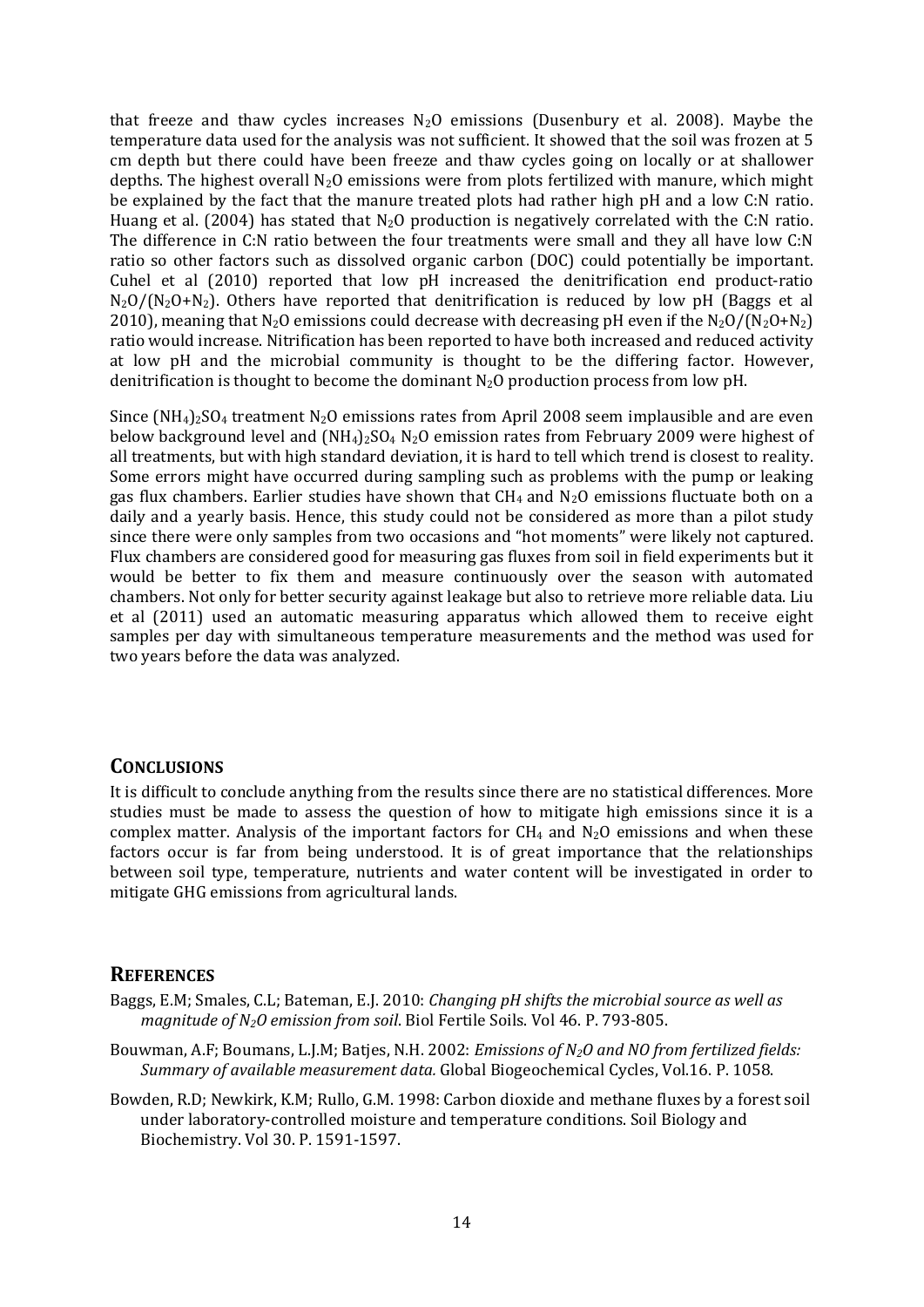- Castro, M.S; Steudler, P.A; Melillo, J.M; Aber, J.D; Bowden, R.D. 1995: *Factors controlling atmospheric methane consumption by temperate forest soils*. Global Biogeochemical Cycles. Vol 9. P. 1‐10.
- Cuhel, J; Simek, M; Laughlin, R; Bru, D; Cheneby, D; Watson C; Philippot, L. 2010: *Insights into the effect of soil pH on N2O and N2 emissions and denitrifier community size and activity*. Applied and Environmental Microbiology. Vol 76. P. 1870‐1878.
- Dunfield, P; Knowles, R; Dumont, R; Moore, T.R. 1993: *Methane production and consumption in temperate and subarctic peat soils response to temperature and pH.* Soil Biology and Biochemistry. Vol 25. P. 321‐326.
- Dusenbury, M. P. 2008: *Nitrous oxide from a northern great plains soil as influenced by nitrogen management and cropping system.* Journal of Environmental Quality. Vol 37. P. 543‐550.
- Enwall, K; Nyberg, K; Bertilsson, S; Cederlund, H; Stenström, Hallin, S; J. 2006: *Longterm impact of fertilization on activity and composition of bacterial communities and metabolic guilds in agricultural soil.* Soil biology and Biochemistry. Vol 39. P. 106‐115.
- Enwall, K; Philippot, L; Hallin, S. 2005: *Activity and composition of the denitrifying bacteria community respond differently to longterm fertilization.* Applied and Environmental Microbiology. Vol 71. P. 8335‐8343.
- Etheridge, DM; Pearman, GI; Fraser PJ. 1992: *Changes in tropospheric methane between 1841 and 1978 from high accumulationrate antarctic ice core.* Tellus series B‐chemical and physical metheorology. Vol 44. P. 282‐294.
- Flechard, C.L et al. 2007: *Effects of climate and management intensity on nitrous oxide emissions in grassland systems across Europe.* Agriculture, Ecosystems and Environment, Vol 121. Pages 135–152.
- Forster, P; Ramaswamy, V; Artaxo, P; Berntsen, T; Betts, R; Fahey, DW; Haywood, J; Lean, J; Lowe, DC; Myhre, G; Nganga, J; Prinn, R; Raga, G; Schulz, M; Van Dorland, R. 2007: *Changes in atmospheric constituents and in radiative forcing*. In: Solomon, S; Qin, D; Manning, M; Chen, Z; Marquis, M; Averyt, KB; Tignor, M; Miller, HL. (eds) Climate change (2007): The physical science basis. Contribution of Working Group I to the Fourth Assessment Report of the Intergovernmental Panel on Climate Change. Cambridge University Press, Cambridge, United Kingdom and New York
- Enwall, K; Nyberg, K; Bertilsson, S; Cederlund, H; Stenström, Hallin, S; J. 2006: *Longterm impact of fertilization on activity and composition of bacterial communities and metabolic guilds in agricultural soil.* Soil biology and Biochemistry. Vol 39. P. 106‐115.
- Houghton et al 1990: IPCC first assessment report (FAR). Unog library 2010.
- Huang, Y; Zou, J; Zheng, X; Wang, Y; Xu, X. 2004: *Nitrous oxide emission as influenced by amendment of plant residues with different C:N ratios*. Soil Biology and Biochemistry. Vol 36. P. 973‐981.
- Hütsch. 2001: *Methane oxidation in nonflooded soils as affected by crop production – invited paper.* European Journal of Agronomy. Vol 14. P. 237‐260
- Jieule, L.I; Baiqing, X.U; Tandong, Y.A.O; Ninglian W.A.N.G; Ken MacClune. 2010: *Atmospheric methane over the past 2000 years from a sub tropical ice core, central Himalayas*. Journal of Mountain science. Vol 7. P. 1‐14.
- Jones, S.K; Rees, R.M; Skiba, U.M; Ball, B.C. 2007: *Influence of organic and mineral N fertiliser on N2O fluxes from a temperate grassland.* Agriculture, Ecosystems and Environment. Vol 121. P. 74–83.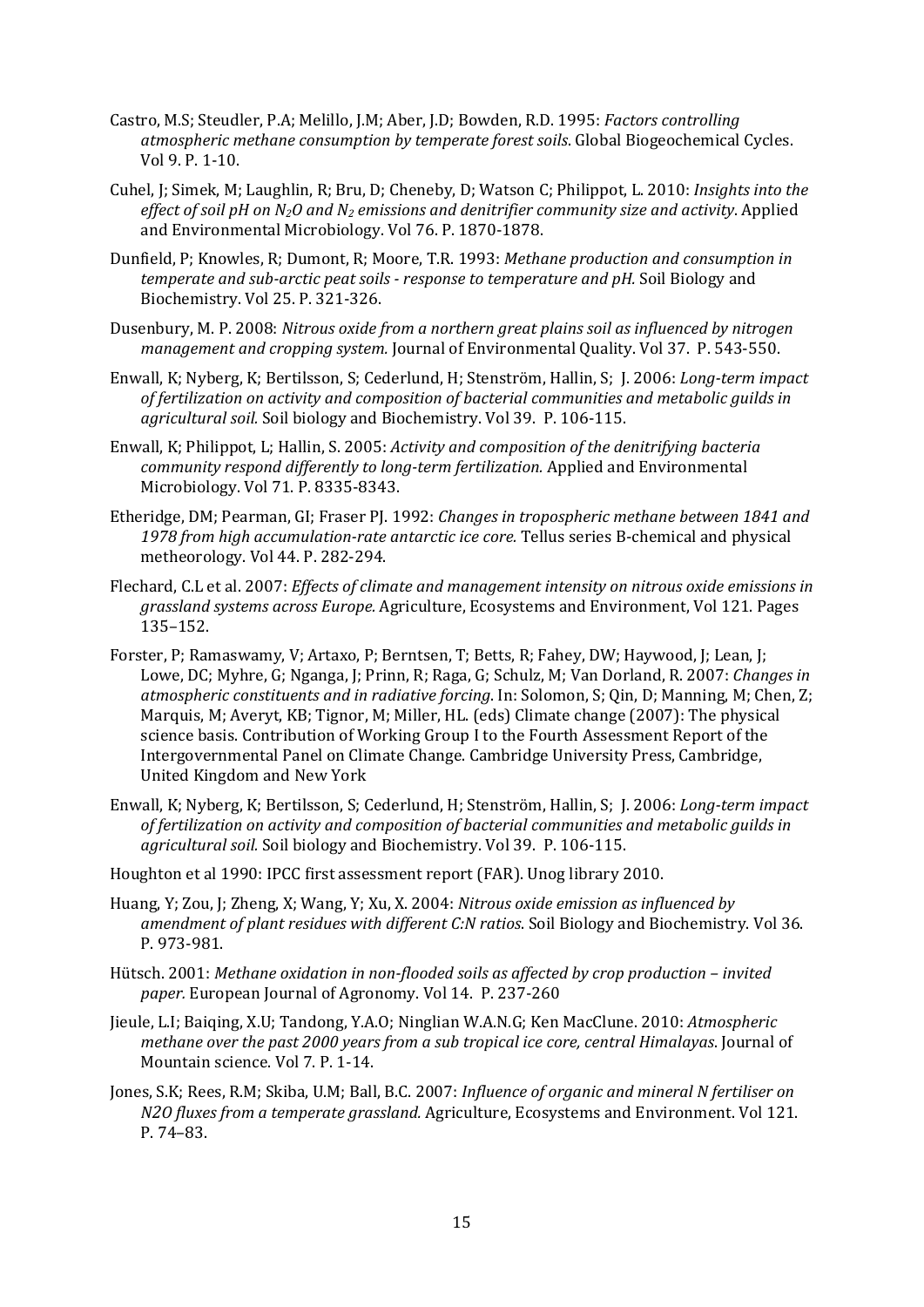- Kirchmann, H; Persson, J; Carlgren, K. 1994: *The ultuna long-term soil organic matter experiment, 1956-1991.* Swedish University of Agricultural Science, Department of Soil Science, Reports and Dissertations 17.
- Liu, Y.T; Li. Y.E; Wan, Y.F; Chen, D.L; Gao, Q.C; Li, Y; Qin, X.B. 2011: *Nitrous oxide emissions from irrigated and fertilized spring maize in semi-arid northern China.* Agriculture, Ecosystem and Environment. Vol 141. P. 287-295.
- Morkved, P.T; Dorsch, P; Bakken, L.R. 2007: *The N2O product ratio of nitrification and its dependence on longterm changes in soil pH*. Soil Biol Biochem Vol 39. P. 2048–2057.
- Rasmussen, R.A; Khalil, M.A.K. 1984: *Atmospheric methane in the recent and ancient atmospheres: Concentrations, Trends, and Interhemispheric Gradient*. Journal of Geophysical Research. Vol 89. P. 11599‐11605.
- Regina, K; Mari, P; Martti E; Laura A. 2006: *Methane fluxes on boreal arable soils.* Agriculture, Ecosystem and Environment. Vol 119. P. 346‐352.
- Ruser, R. 2005: *Emission of N2O, N2 and CO2 from soil fertilized with nitrate:effect of compaction, soil moisture and rewetting.* Soil biology and Biochemistry. Vol 38. P. 263-274.
- Schils, R.L.M; Groenigen, J.W; Velthof, G.L; Kuikman, P.J. 2007: *Nitrous oxide emissions from multiple combined applications of fertiliser and cattle slurry to grassland.* Plant Soil. Vol 310. P. 89–101.
- Shelton, D. R; Sadeghi, A.M; McCarty, G.W. 2000: *Effect of soil water content on denitrification during crop cover.* Soil Science. Vol 165. P. 365‐371.
- Vermoesen, A; Groot, C‐J; Nollet, L; Boeckx, P; Cleemput, O. 1996: *Effect of ammonium and nitrate application on the NO and N2O emissions out of different soils.* Plant and Soil. Vol 181. P. 153‐ 162.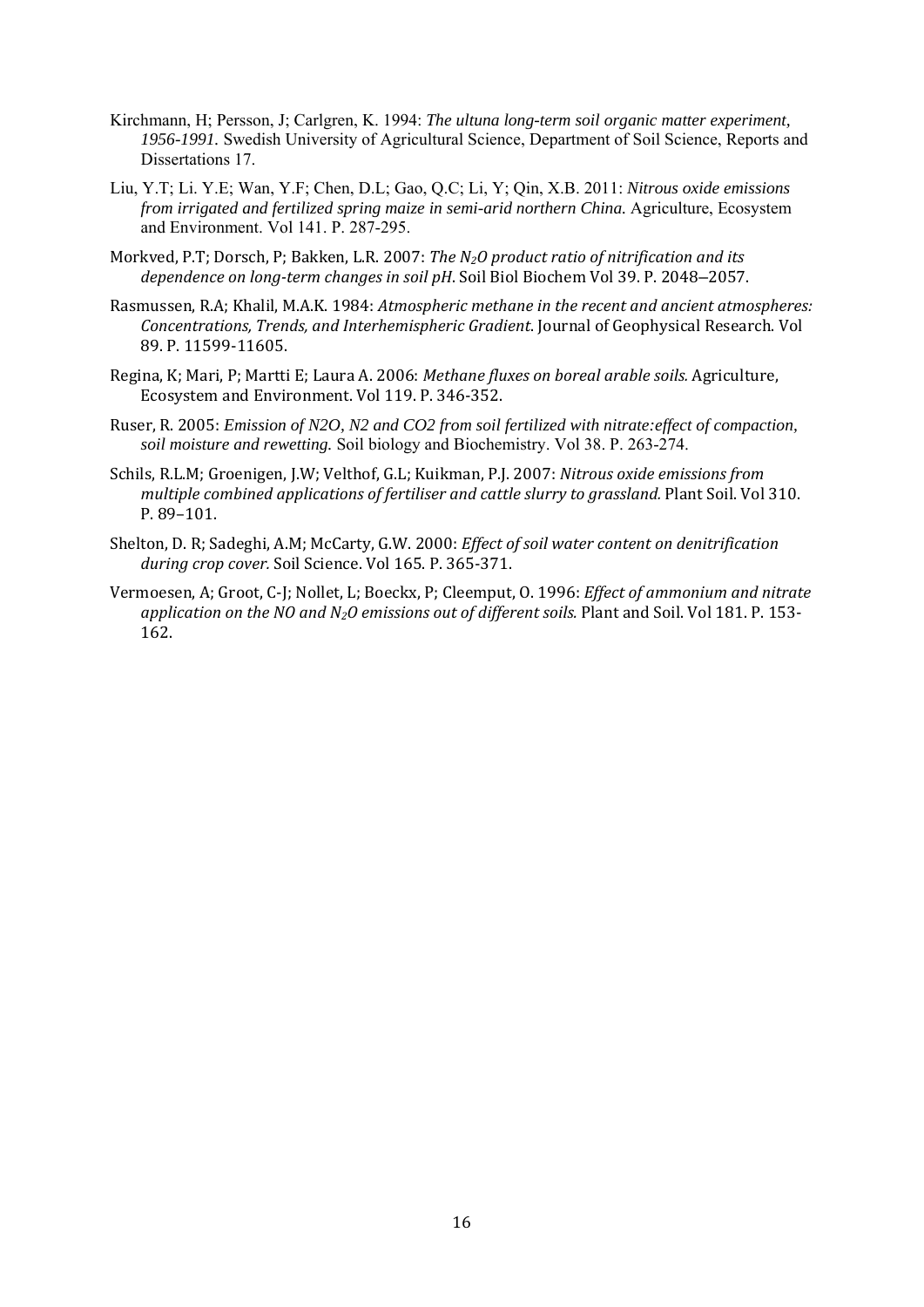# **APPENDIX**

Concentration vs. time figures from April 2008, to demonstrate this part of the work progress, with detected levels of CH<sub>4</sub> and N<sub>2</sub>O from chromatography. Samples are displayed in chronological order from chamber application.

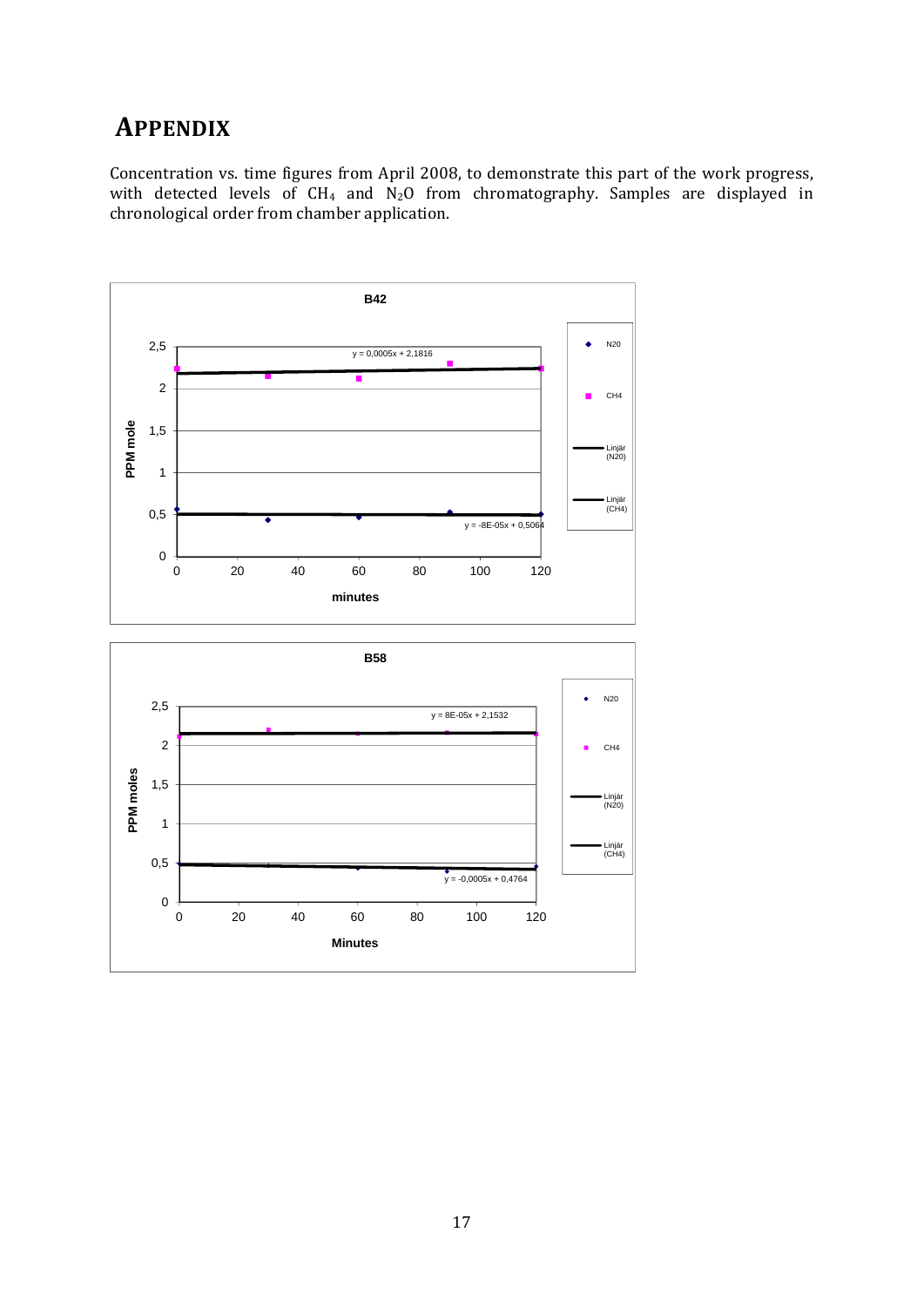



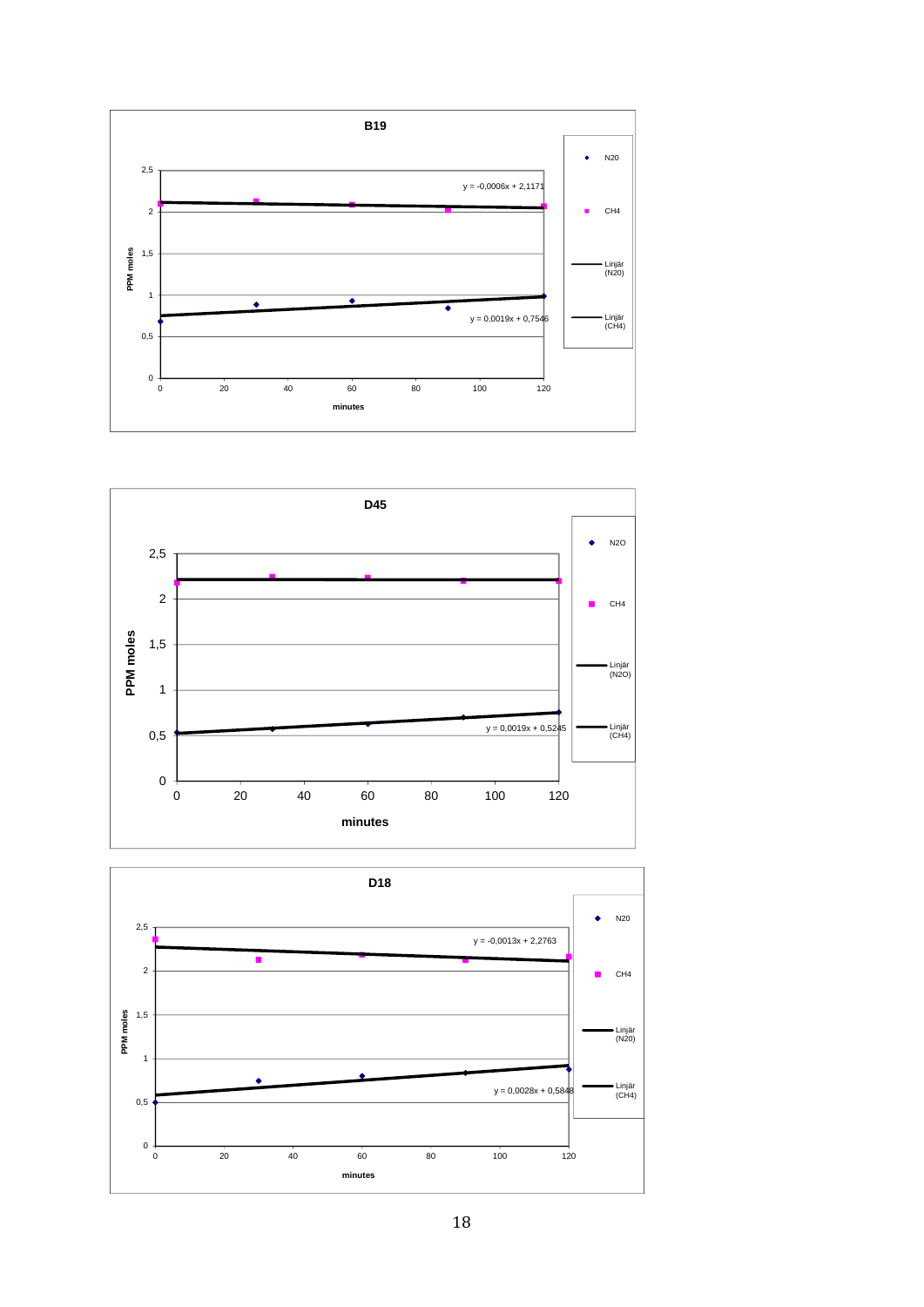



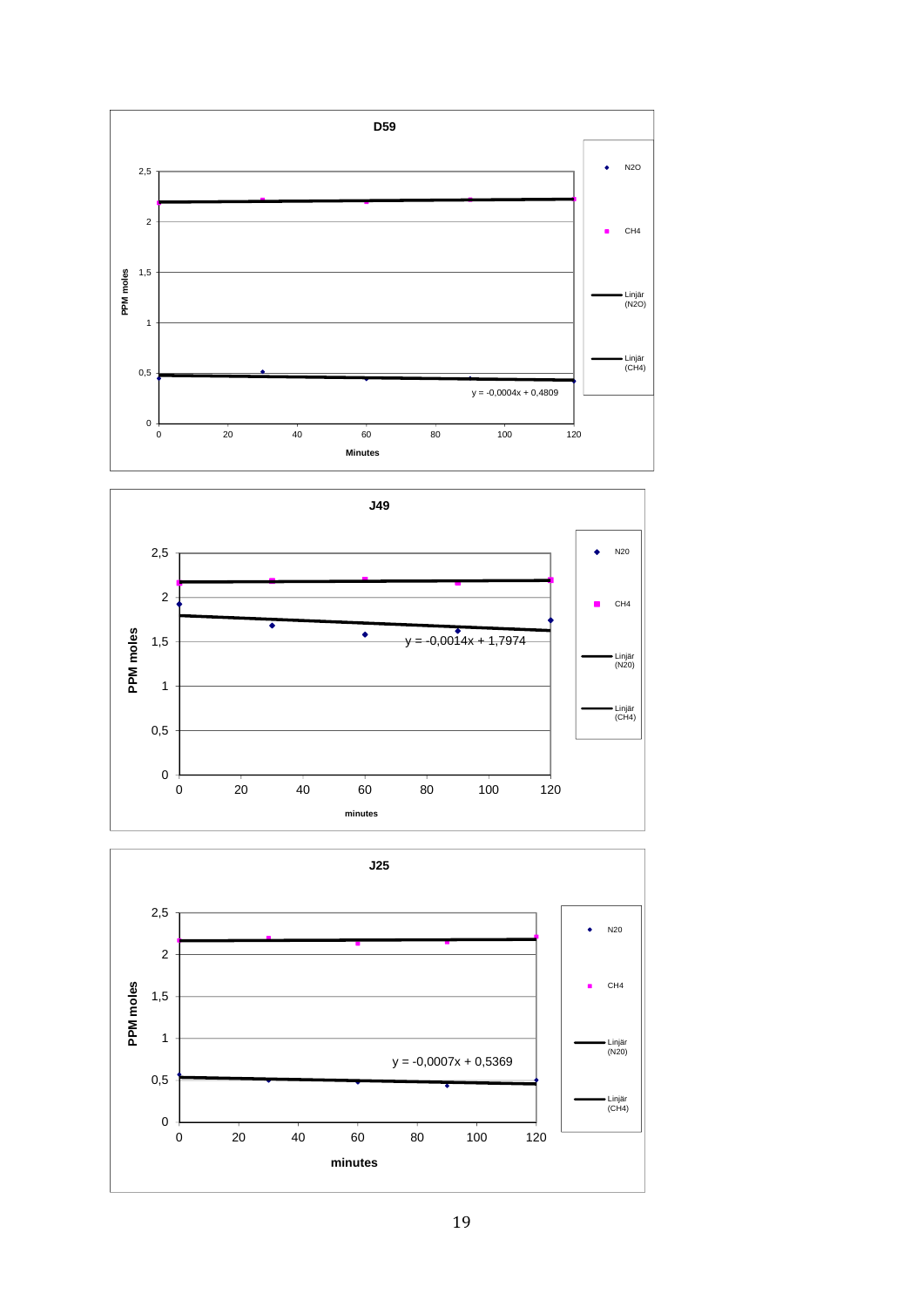